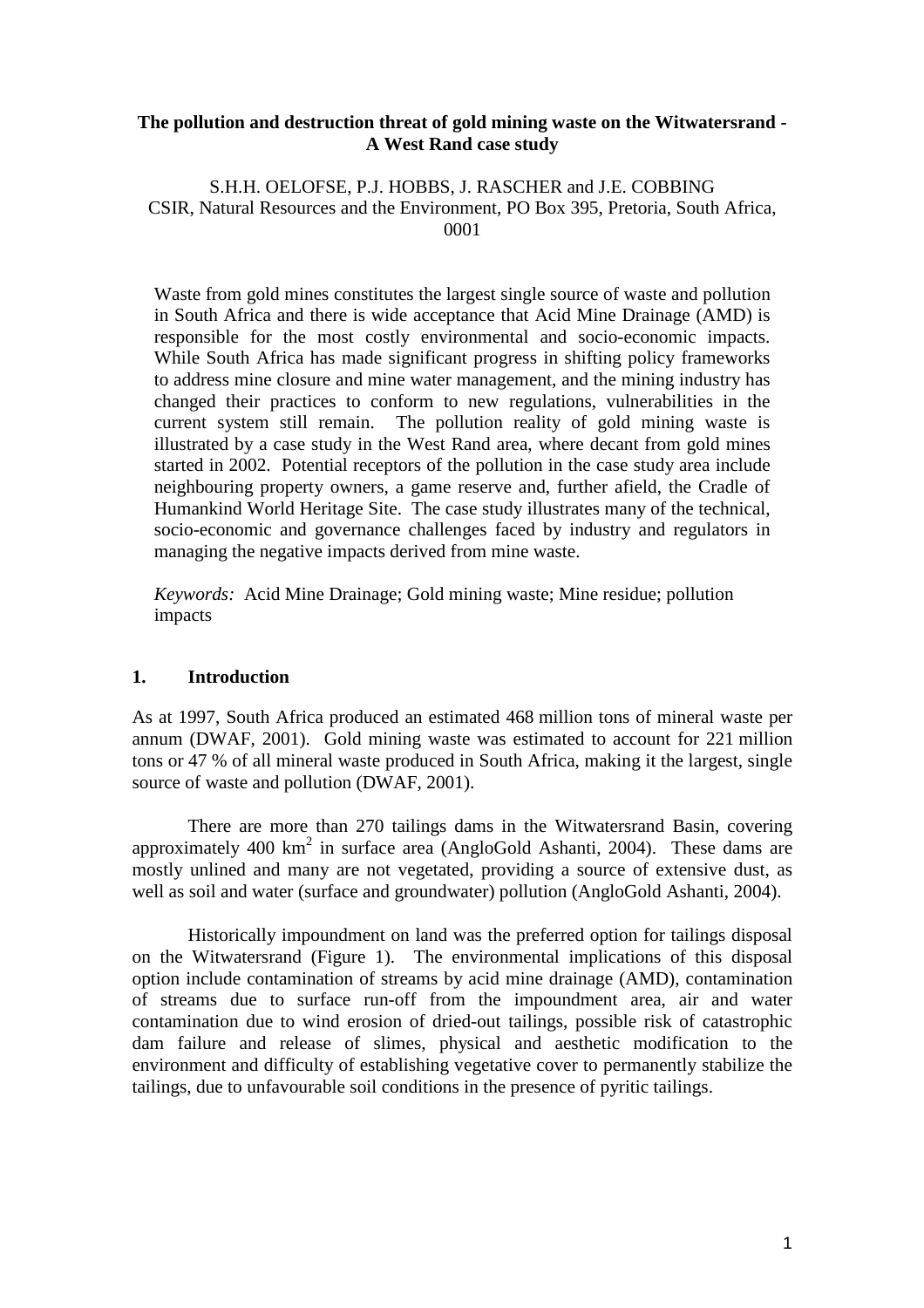

**Figure 1. Diagrammatic representation of a typical gold-tailings dam (not to scale)** (from Van Niekerk and Viljoen, 2005)

Many of the tailings dams in the Johannesburg area remained undisturbed for nearly a century during which time they have been exposed to oxygenated rainwater. This has resulted in oxidation of the pyrite and other sulphides in the material, particularly an outer layer of the dumps several meters thick (Naicker *et al*., 2003). The sand dumps are generally more permeable, older and more seriously affected by the oxidation. According to Marsden (1986), the oxidation has typically reached a depth of about 5 m in the sand dumps and about 2 m in the slimes dumps.

## **2. Acid Mine Drainage**

The types of mine waste problems are numerous, but the most difficult one to address is the acid mine drainage (AMD) that emanates from both surface and underground workings, waste and development rock, and tailings piles and ponds (Durkin and Herrmann*,* 1994). Surface impacts are mostly from tailings and rock dumps and adversely affect both groundwater and surface water quality. Underground impacts are generally characterized by the inflow of water into the underground workings and the subsequent dewatering of the aquifer (Banister *et al*., 2002). Elaborate pumping systems employed in the beginning of the 20th century to increase profits resulted in the modification of the water table, appearance of sinkholes, and elevated levels of water, air, and soil pollution (Adler and Rascher, 2007; Adler *et al*., 2007; IIED, 2002). The rebound of water levels after mine closure can lead to contaminated groundwater being discharged (Johnson and Hallberg, 2005). The primary management issues for underground gold mine closure therefore include long term decant risk, acid mine drainage, water pumping and treatment and allocation of responsibility especially in light of the interconnectedness of the mines (Pulles *et al.*, 2005).

Acid mine drainage probably presents the single most important factor in dealing with tailings and waste rock and their impact on the environment (Ritcey, 2005). Due to the more disaggregated (and more concentrated, in the case of tailings) nature of the acid-generating minerals in the waste materials, AMD that flows from them may be more aggressive than that which discharges from the mine itself. Another consideration here is the potential long-term pollution problem, as production of AMD may continue for many years after mines are closed and tailings dams decommissioned (Johnson and Hallberg, 2005).

Acid mine drainage is produced when sulfide-bearing material is exposed to oxygen and water. The production of AMD usually, but not exclusively – occurs in iron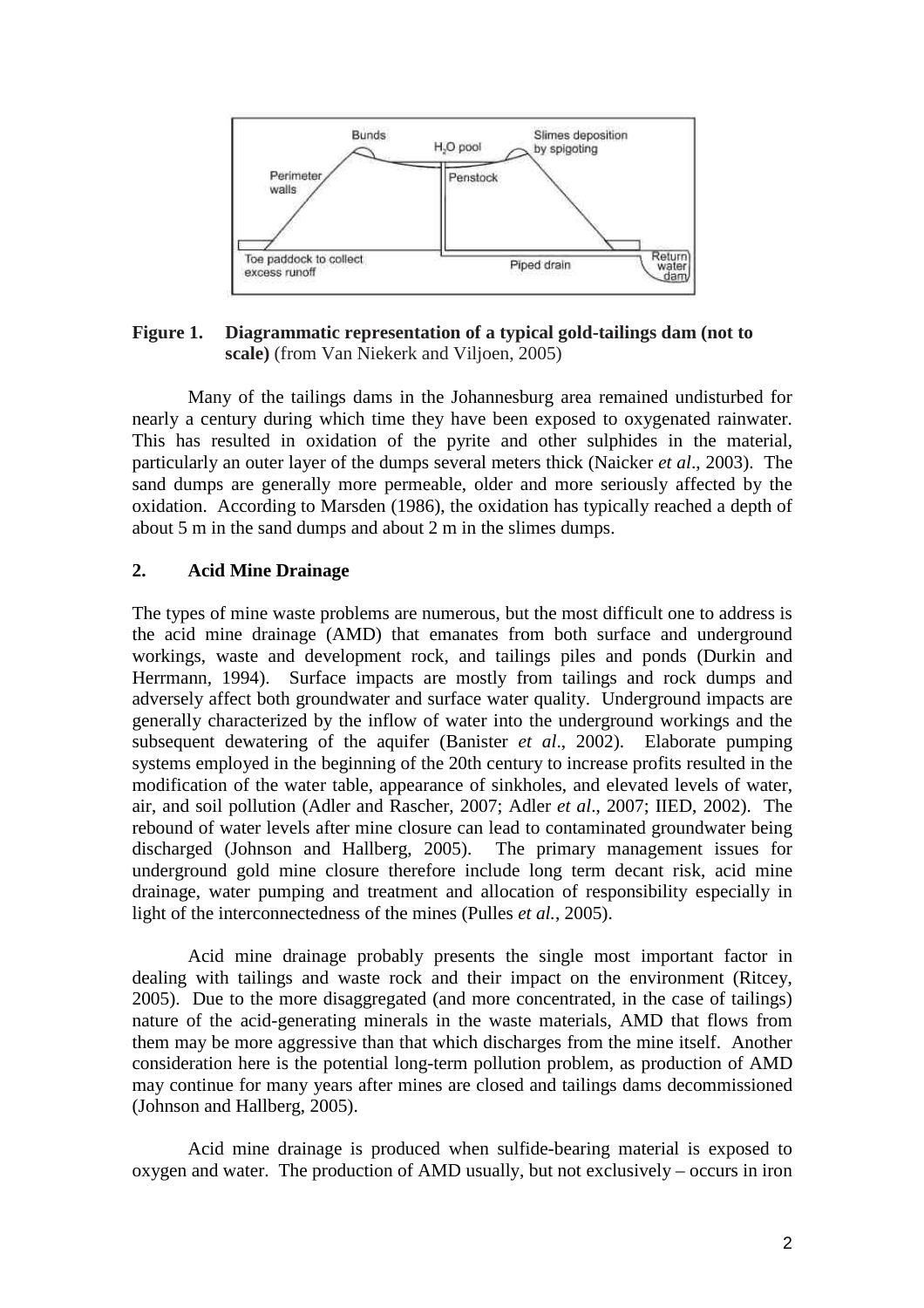sulfide-aggregated rocks. Although this process occurs naturally, mining promotes AMD formation simply by increasing the quantity of sulphides exposed (Akcil and Koldas, 2006).

Releases of AMD have low pH, high electrical conductivity, elevated concentrations of iron, aluminium and manganese and raised concentrations of toxic heavy metals. The acid produced dissolves salts and mobilizes heavy metals from mine workings. Dark, reddish-brown water and pH values as low as 2.5 persist at the site (Akcil and Koldas, 2006). AMD is not only associated with surface and groundwater pollution, but is also responsible for the degradation of soil quality, for harming aquatic sediments and fauna, and for allowing heavy metals to seep into the environment (Adler and Rascher, 2007).

AMD follows the same flow pathways as water; therefore AMD can best be controlled by controlling water entry into the site of acid formation by diversion of surface water away from the residue storage areas, prevention of groundwater infiltration into the mine workings, prevention of hydrological seepage into the affected areas and controlled placement of acid-generating waste (Akcil and Koldas, 2006). Diversions most commonly consist of ditches, which are difficult to maintain for long periods of time. Groundwater discharge areas should be avoided as isolation and interception of contaminated groundwater is very difficult to achieve. Under-drains can be installed in locations of the dumps, and the infiltration by meteoric water can be further retarded through the use of sealing layers (Akcil and Koldas, 2006).

## **3. The West Rand case study**

In April 2005 the media drew attention to the West Rand basin with news headlines such as "*A rising acid tide*" and "*Acid river rocks Cradle of Humankind*". The reports went on to state that "*South Africa's renowned Cradle of Humankind in Gauteng, home to one of the world's richest hominid fossil sites, is under threat from highly acidic water pollution..*." (Independent online, 14 April 2005) and "*It is also threatening to drown the Sterkfontein caves."* (Mail and Guardian, 12 April 2005). The Mail and Guardian continues to accuse scientists, mining companies and government of reluctance to discuss the mine water decant and its impact publicly *"…….. and yet it is the start of a problem of such magnitude that it will affect our environment and health for decades to come"* (Mail and Guardian, 12 April 2005)*.* Whilst undeniably sensationalist, these reports highlight important issues that inform the governmentsociety-science trialogue (Turton *et al*., 2007).

A slimes dam complex located north of Randfontein on the West Rand, Gauteng Province, South Africa occupies a footprint of some 300 ha, is about 50 m high and situated on the continental water divide. The dam is predominantly bare of vegetation, and dust suppression by means of water spraying is an ongoing management activity. Dust suppression has the additional benefit of facilitating the disposal of considerable volumes of AMD presently decanting from a nearby shaft.

The slimes dam, together with others in the wider area, is the legacy of many decades of underground gold mining and, more recently, opencast mining in the region. The hydrogeological cross-section (Figure 2) reveals the receiving subsurface environment underlying and downgradient of the facility. The positioning on top of a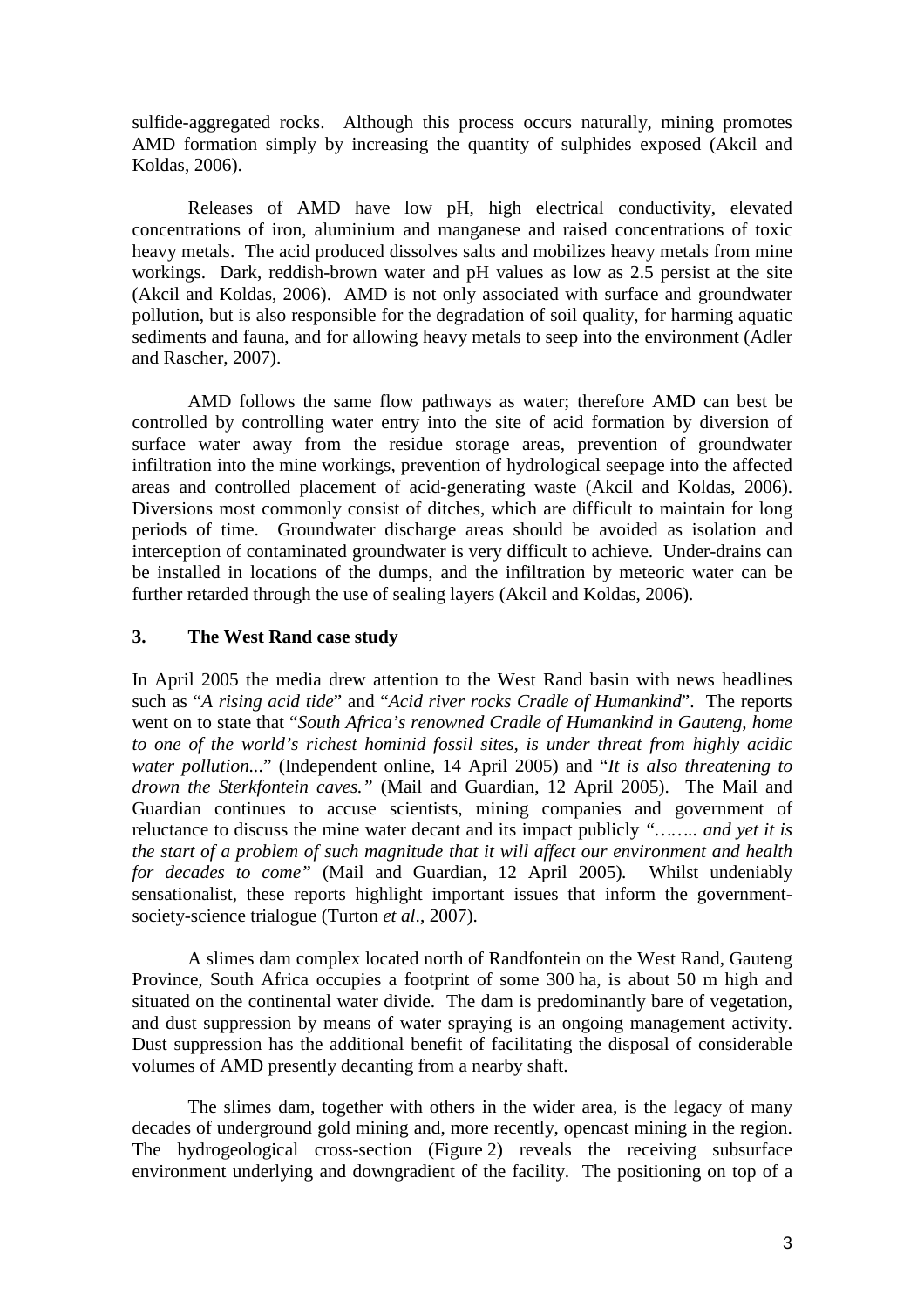karst aquifer reflects the weighting afforded economic as opposed to environmental factors that historically governed the placement of mine residue sites (Wilson *et al*., 1998). Groundwater drainage from the dolomitic strata is dominated by a spring discharging in a westerly direction at an estimated 25 L/s in March 2007 (Hobbs and Cobbing, 2007). The spring rises some 380 m to the north-northwest of the toe of the slimes dam. A subordinate groundwater flow vector is manifested toward the north, mainly as a result of abstraction from a borehole located about 590 m from the toe of the facility on a neighbouring property.



**Figure 2. Hydrogeological cross-section showing potentiometric surface (dotted line)** 

| je<br>1650<br>1650<br>19<br>Karst aquifer hosted ~ "<br>by Malmani-Subgroup<br>Elevation (m amsl)<br>$\begin{bmatrix} 6 & 1 & 1 \\ 1 & 6 & 0 \\ 0 & 1 & 1 \\ 0 & 0 & 1 \end{bmatrix}$<br>dolomite)<br>Fractured rock aquifer hosted by Government Subgroup<br>strata (quartzite / greywacke)<br>1550<br>1550-                                                                                              |      |                 |              |                          |                         |                        |                            |  |
|------------------------------------------------------------------------------------------------------------------------------------------------------------------------------------------------------------------------------------------------------------------------------------------------------------------------------------------------------------------------------------------------------------|------|-----------------|--------------|--------------------------|-------------------------|------------------------|----------------------------|--|
| 1000<br>0 m                                                                                                                                                                                                                                                                                                                                                                                                | 2000 | 3000            |              | 4000                     | 5000                    | 6000                   | 7000 m                     |  |
| Figure 2.<br>Hydrogeological<br>showing<br>surface<br>cross-section<br>potentiometric<br>(dotted line)                                                                                                                                                                                                                                                                                                     |      |                 |              |                          |                         |                        |                            |  |
| The water quality analyses presented in Table 1 reflect the hydrochemistry of the<br>spring and borehole water, and compare these to that of natural dolomitic groundwater<br>in the wider region. The SANS 241 (SABS, 2005) recommended operational limits for<br>a Class I drinking water provide a further basis for comparison.<br>Groundwater chemistry in the vicinity of the slimes dam<br>Table 1. |      |                 |              |                          |                         |                        |                            |  |
| Parameter                                                                                                                                                                                                                                                                                                                                                                                                  |      | Spring<br>water |              | <b>Borehole</b><br>water |                         | Natural<br>groundwater | <b>SANS 241</b><br>Class I |  |
| pH                                                                                                                                                                                                                                                                                                                                                                                                         |      | 3.9             | ×            | 6.1                      | ✓                       | 7.2                    | $5.0 - 9.5$                |  |
| Electrical conductivity (mS/m)                                                                                                                                                                                                                                                                                                                                                                             |      | 265             | ×            | 111                      | ✓                       | 17                     | < 150                      |  |
| Calcium (mg/L Ca)                                                                                                                                                                                                                                                                                                                                                                                          |      | 262             | ×            | 101                      | $\overline{\checkmark}$ | 16                     | < 150                      |  |
| Magnesium $(mg/L Mg)$                                                                                                                                                                                                                                                                                                                                                                                      |      | 133             | ×            | 57                       | $\checkmark$            | 10                     | < 70                       |  |
| Sodium (mg/L Na)                                                                                                                                                                                                                                                                                                                                                                                           |      | 111             | ✓            | 60                       | $\checkmark$            | $\overline{4}$         | < 200                      |  |
| Potassium (mg/L K)                                                                                                                                                                                                                                                                                                                                                                                         |      | 7.8             | ✓            | 3.6                      | $\checkmark$            | 0.5                    | < 50                       |  |
| Chloride (mg/L Cl)                                                                                                                                                                                                                                                                                                                                                                                         |      | 98              | ✓            | 70                       | $\checkmark$            | 2.5                    | < 200                      |  |
| Sulphate ( $mg/L$ SO <sub>4</sub>                                                                                                                                                                                                                                                                                                                                                                          |      | 1516            | ×            | 447                      | ×                       | 22                     | < 400                      |  |
| Total Alkalinity (mg/L CaCO <sub>3</sub> )                                                                                                                                                                                                                                                                                                                                                                 |      | 2.5             | ✓            | 16                       | $\checkmark$            | $\overline{56}$        | unspecified                |  |
| Nitrate (mg/L N)                                                                                                                                                                                                                                                                                                                                                                                           |      | 4.1             | ✓            | 6.5                      | $\checkmark$            | 1.6                    | < 10                       |  |
| Fluoride (mg/L F)                                                                                                                                                                                                                                                                                                                                                                                          |      | 0.1             | $\checkmark$ | 0.1                      | $\overline{\checkmark}$ | 0.1                    | < 1.0                      |  |
| Iron $(mg/L \nFe)$                                                                                                                                                                                                                                                                                                                                                                                         |      | 0.103           | ✓            | 0.012                    | $\checkmark$            | 0.031                  | < 0.2                      |  |
| Manganese (mg/L Mn)                                                                                                                                                                                                                                                                                                                                                                                        |      | 100             | ×            | 0.035                    | $\checkmark$            | 0.012                  | < 0.1                      |  |
| Zinc (mg/L)                                                                                                                                                                                                                                                                                                                                                                                                |      | 0.433           | ✓            | 0.012                    | $\checkmark$            | 0.012                  | < 5.0                      |  |
| * denotes non-compliance with SANS 241:2005 Class I recommended operational limit                                                                                                                                                                                                                                                                                                                          |      |                 |              |                          |                         |                        |                            |  |

| Table 1. | Groundwater chemistry in the vicinity of the slimes dam |
|----------|---------------------------------------------------------|
|----------|---------------------------------------------------------|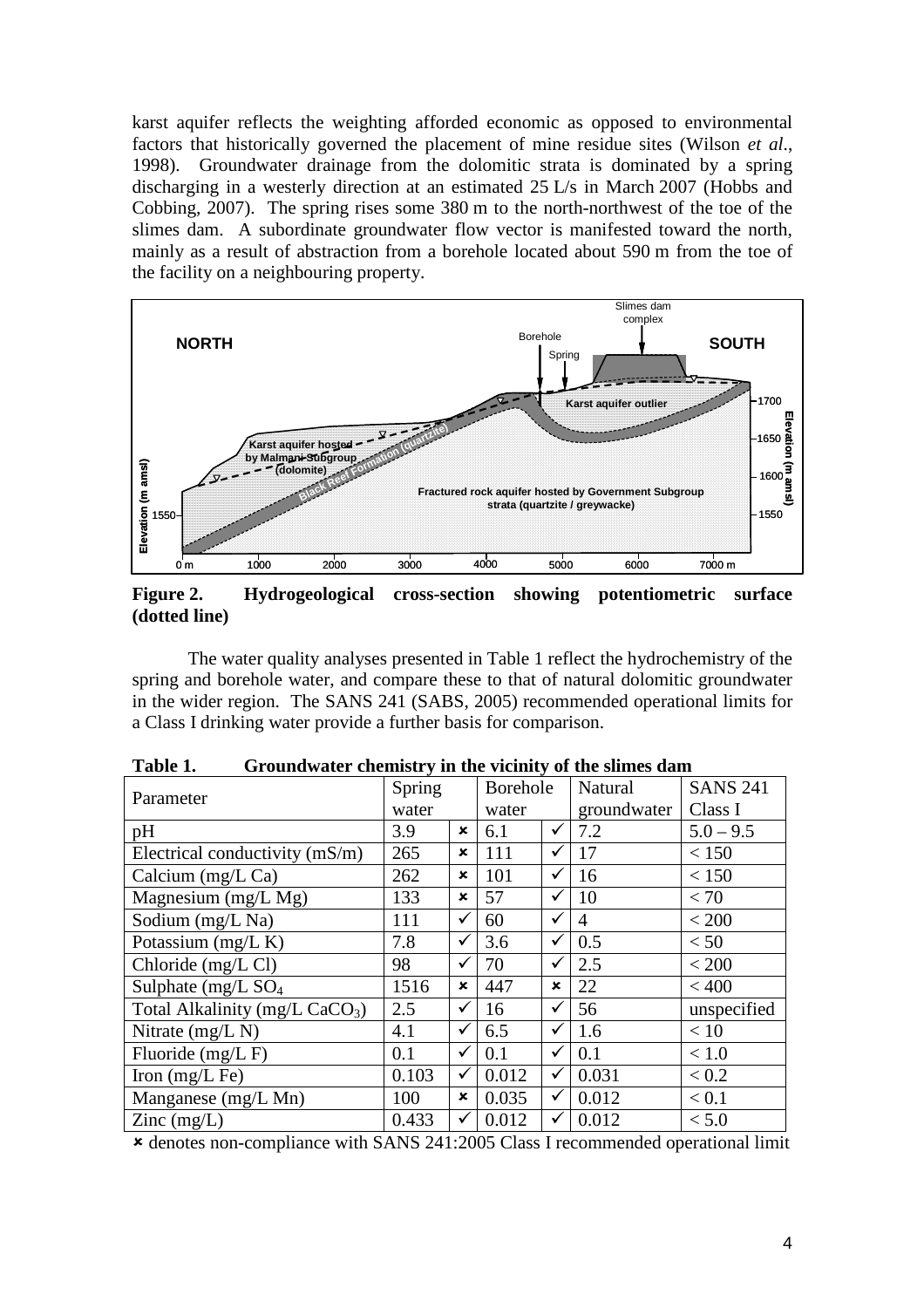The spring water reflects a clearly compromised drinking water quality in regard to six (marked  $\star$  in Table 1) of the listed parameters, most notably pH, sulphate and manganese. Viewed in isolation, the borehole water only reveals marginal noncompliance with the SANS 241 (SABS, 2005) standard in regard to one parameter (sulphate). A comparison with the natural ambient dolomitic groundwater, however, reveals the measure of overall water quality degradation manifested in both the borehole and the spring water. The similarities (and differences) in water quality are more clearly revealed in Figure 3.



**Figure 3. Graphical comparison of groundwater chemistry** 

Under circumstances where the spring water drains via a shallow open ditch across private property toward the west, concern must exist for the exposure of humans and animals along the flow path to the contaminated water. The ditch passes through at least one small farm dam that is used for recreational purposes. An ICP scan revealed elevated levels of numerous trace metals such as aluminium, cadmium, cobalt and nickel in the spring water (Hobbs and Cobbing, 2007). The water eventually reports to a surface water drainage, where its impact is subsumed under the effluent discharge from a municipal waste water treatment works located upstream of the confluence. Although more work needs to be done in order to establish beyond doubt whether the slimes dam is responsible for the groundwater pollution, at the very least the results suggest that, following the precautionary principle, further investigations need to be conducted with some urgency. If the slimes dam is indeed responsible, it will need to be established whether the pollution arises from the rainwater percolating through the slimes dam, or from the water that is used in dust suppression, or a combination of both.

To the northeast of the slimes dam complex, acid mine drainage from defunct and flooded underground mine workings first reported to surface via a borehole in August 2002. Decant has subsequently been manifested at various mine shafts and diffuse surface seeps in the area. Up until the completion in early-2005 of storage and pumping facilities to contain and manage some 15 ML/d of decant on average, the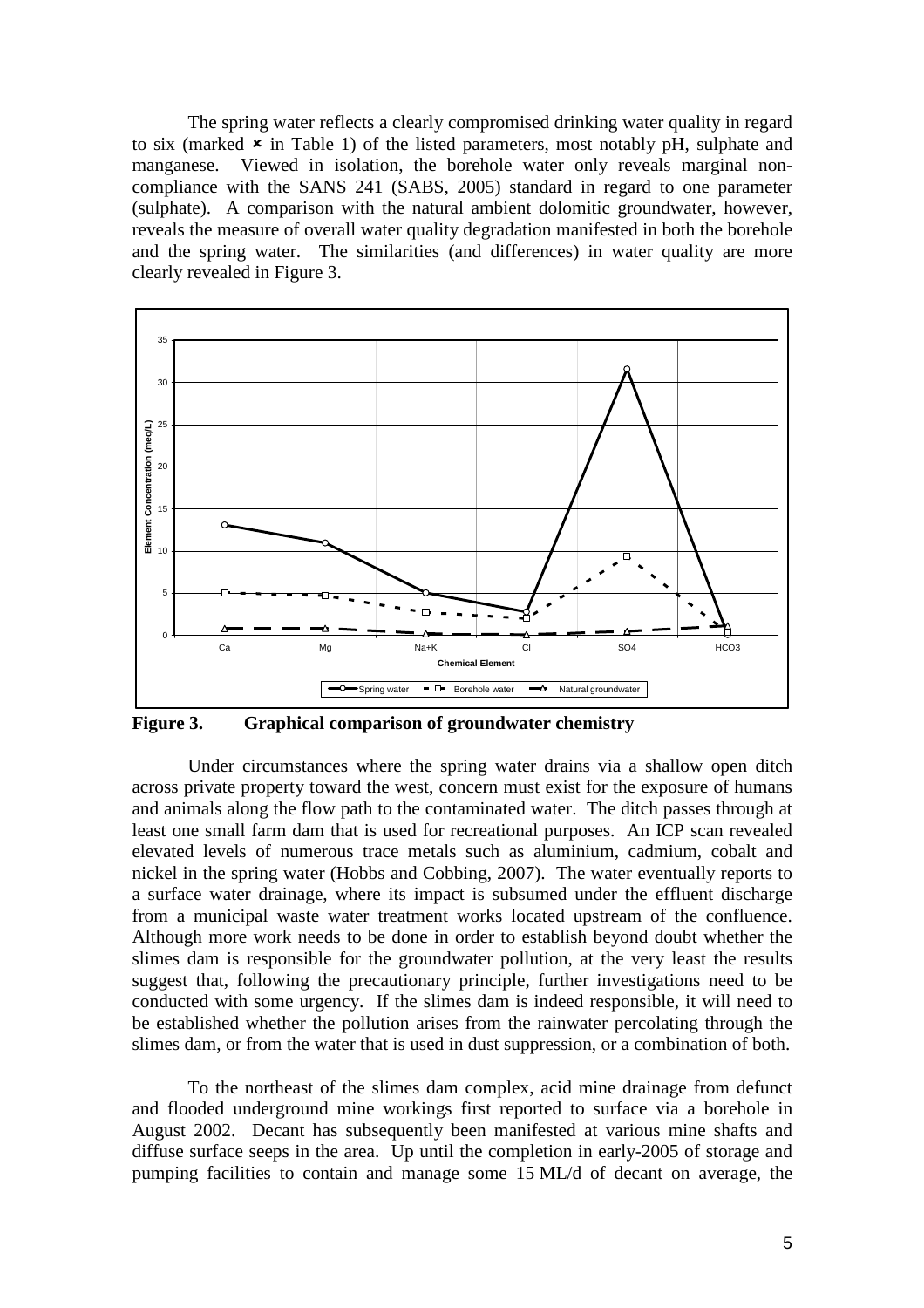AMD reported to an adjoining natural water course and flowed northward through a game reserve, further downstream of which lies the Cradle of Humankind World Heritage Site. Aquatic biomonitoring programmes carried out in 2000 and in 2004, i.e. before and after decant commenced, revealed a drastic drop in macro-invertebrates in the water course (Du Toit, 2006). The impact of AMD on the drinking water supply of game in the game reserve has also been blamed for various phenomena such as a significant decrease in the populations of Blesbuck, Springbuck and Lion, and diseases amongst game such as liver necrosis and testicular degeneration (Du Toit, 2006).

#### **4. Socio-economic impacts of AMD**

Access to clean water is universally accepted to be a precondition for economic and social development (Molden and Merrey, 2002; Gilbert *et al*., 1997). It is also an essential resource for drinking, household use and food production. Pressure from a growing AMD pollution load in the West Rand area of South Africa, is putting this invaluable resource under threat and it is therefore unsurprising that the decanting of AMD near Krugersdorp is accompanied by several socio-economic consequences, of which human and animal health risk is of the greatest concern.

Residents in the decant area that rely on borehole water, raised concerns about the orange colour of the water which is a result of sulphur compounds present in AMD. Long-term exposure to AMD polluted drinking water may lead to increased rates of cancer, decreased cognitive function and appearance of skin lesions (Adler and Rascher, 2007; Ashan, 2004; Bellinger *et al*., 1992). Studies on the exposure of pregnant woman to relatively low concentrations of heavy metals and other industrial chemicals in drinking water revealed that the neural development of the fetus could be compromised which can result in mental retardation (Grandjean and Murata, 2007; Grandjean and Landrigan, 2006; Bellinger *et al*., 1987). Recent studies conducted by the South African Council for Geosciences (CGS), concluded that AMD in some of the areas contains high levels of radioactivity (Coetzee *et al*., 2005, 2006) which may increase the risk for cancer.

Soil pollution may, apart from contaminating food produced in the area, also affect the health of specific cultural groups through the phenomenon of geophagy (the practice of eating earth) that is common in sub-Saharan Africa. It is believed that the mineral content in clays contain high levels of calcium, iron, copper and magnesium that are essential minerals for the human diet, but even more critical during pregnancy (Wiley and Katz, 1998).

As a result of polluted mine water spilling out into the environment and the strong sentiments about the relationship between the mining industry and government, AMD has become a very visible and highly political issue in South Africa (Adler and Rascher, 2007). Mine closure and the associated increase in AMD also has serious consequences for communities previously supported by the mining sector (Adler and Rascher, 2007; Warhurst and Norhona, 2000; Claassen, 2006). Mine closure results in loss of job opportunities and increased unemployment. In addition, informal settlements with associated social pathologies are on the increase. Subsistence farming is often the last resort for such communities, but AMD may render the available water resources unfit for agricultural use (Warhurst and Noronha, 2000).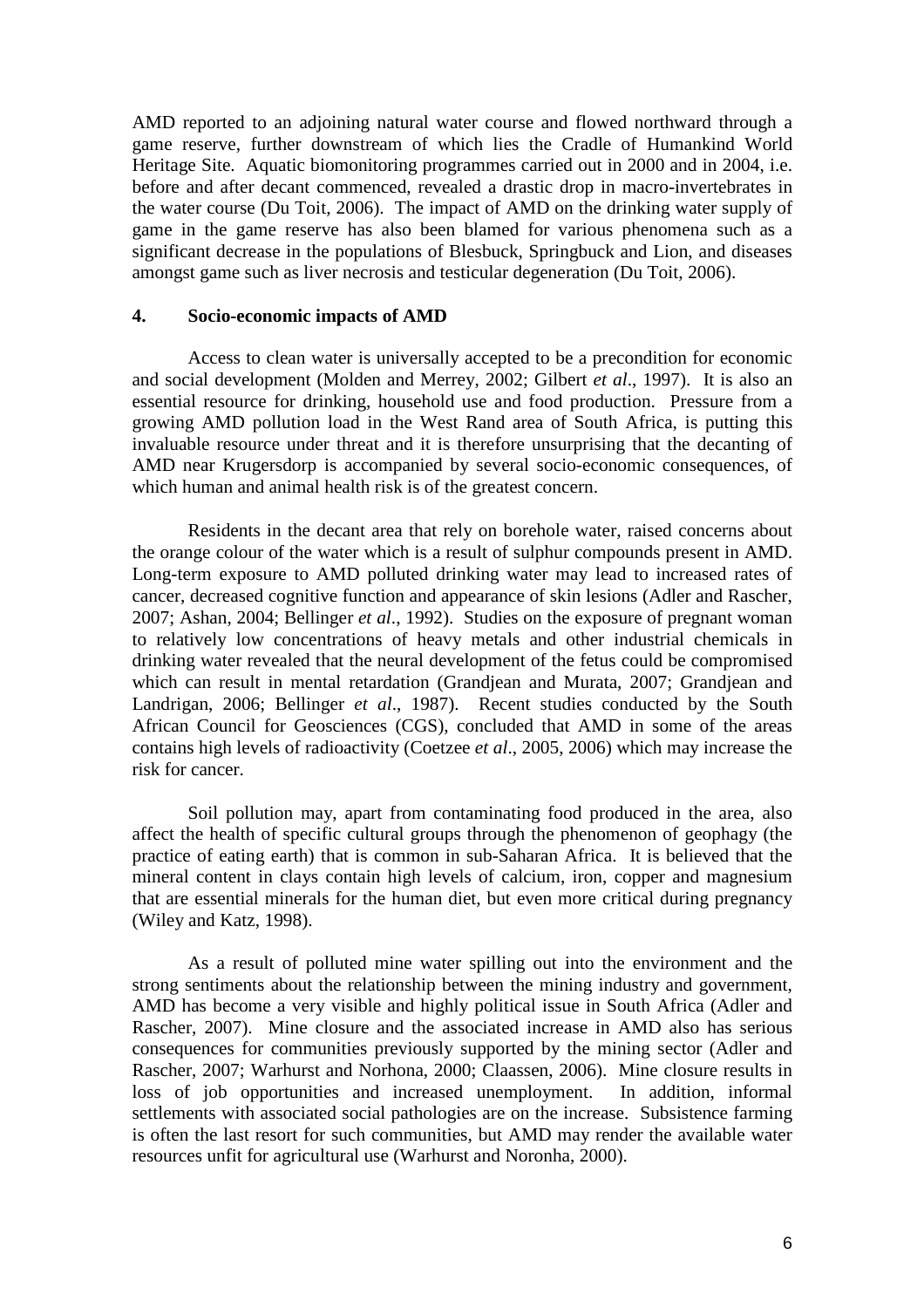# **5. Governance**

A review of local literature and legislation by Godfrey *et al.* (2007) has shown that currently much confusion exists in South Africa with regards to the roles and responsibilities of the Department of Minerals and Energy (DME) and the Department of Environmental Affairs and Tourism (DEAT), with respect to the management of mining waste. Both departments have placed certain requirements on mines before a closure certificate is granted, the main requirement being an environmental management plan (EMP) which is compulsory for any mine and for which DME is the lead agent (Pulles *et al*. 2005). Co-operative governance is, however, not very effective in protecting the environment against the negative impacts of mining waste.

Closure planning as embodied in EMP reports of gold mines in South Africa is currently inadequate to protect the water resources impacted by mining activities. The status at the end of 2001 of approximately forty gold mine closure plans, as described in their EMP reports, are summarized by Banister *et al.* (2002). The pertinent misconceptions and shortcomings described by Banister *et al.* (2002) include that most mines recognize that tailings dams generate AMD, but it is generally and incorrectly assumed that the impact will decrease to acceptable levels when the mining operations cease. It appears to be quite widely assumed that the larger particle size of waste rock dumps makes them a lesser pollution risk. This view is erroneous, as the waste rock dumps have very large inventories of fine material and are much more permeable to oxygen than tailings dams (Bannister *et al*., 2002). It is also not clear if the extent of contamination plumes is known.

# **6. Conclusions**

If indeed the extent of "… *problems related to mining waste may be rated as second only to global warming and stratospheric ozone depletion in terms of ecological risk"* (EEB, 2000), then the Witwatersrand gold mining area of South Africa is at serious risk. Being the economic heartland of South Africa, few natural ecosystems remain and, as indicated by the case study, the impacts of mining and other problems related with mine closure and mine water management that cannot easily be addressed over the short term, may have devastating consequences for more than just ecosystems. It will be a sad day if AMD is allowed to impact negatively on archaeological material preserved over millennia, leaving questions of human origin unanswered.

The end of mining in the region is sadly not the end of impacts from mining and the mine waste dumps. Long term closure and post-closure management measures will determine the ultimate fate of an environment which includes sites of international importance such as the Cradle of Humankind.

# **7. References**

Adler R., Funke N., Kieran F., and Turton, A. (2007) An Assessment of the Relationship Between the Government, the Mining Industry and the Role of Science in the Far West Rand of South Africa. Contract Report for the Council for Geosciences, Submitted by the Water Resource Governance Systems Research Group, CSIR: Pretoria. Report No. CSIR/NRE/WR/ER/2007/0019/C.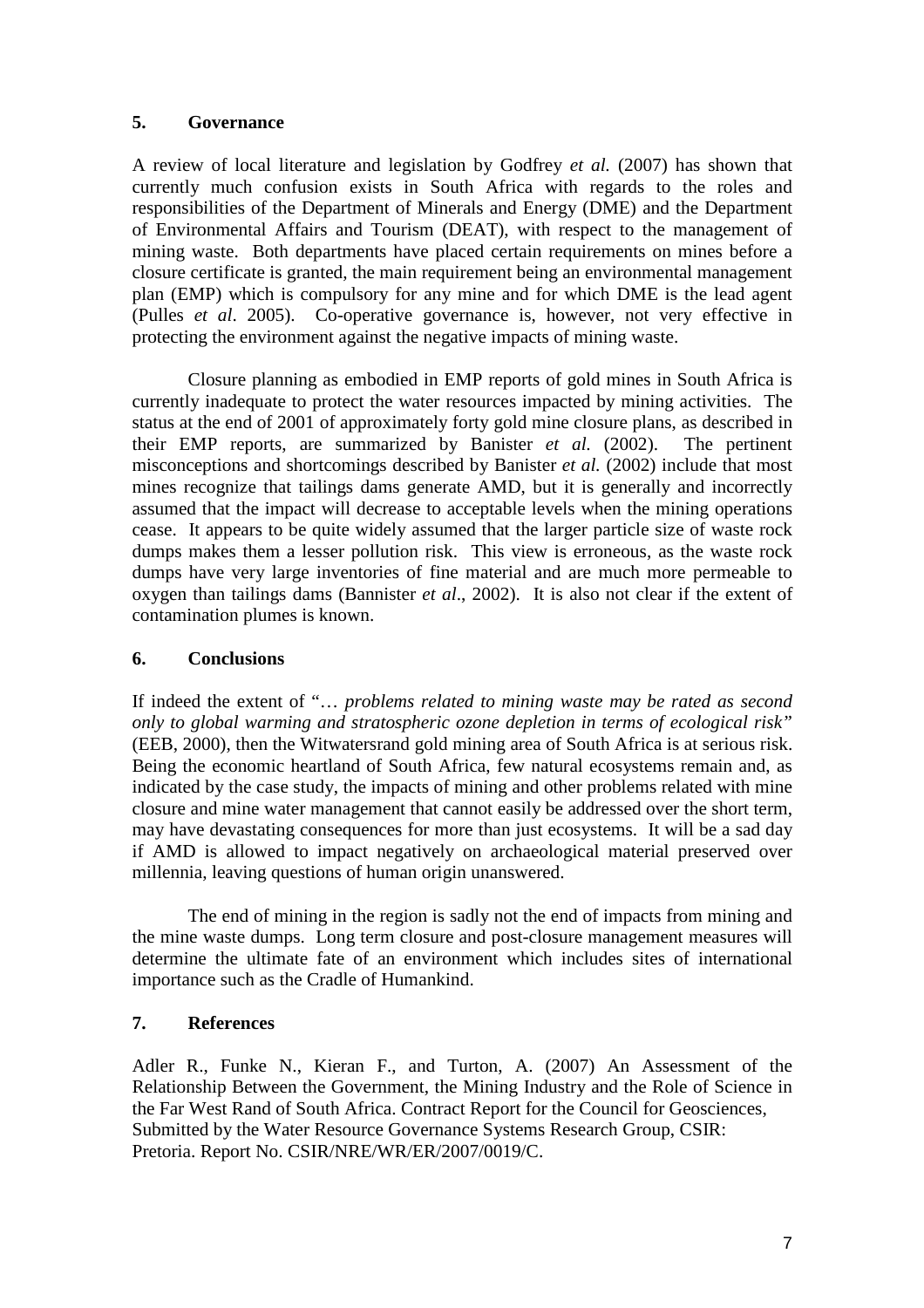Adler R. and Rascher, J. 2007. A Strategy for the Management of Acid Mine Drainage from Gold Mines in Gauteng. CSIR report Number CSIR/NRE/PW/ER/2007/0053/C. Pretoria: CSIR.

Akcil, A and Koldas, S, 2006. Acid Mine Drainage (AMD): causes, treatment and case studies. *Journal of Cleaner Production* 14, 1139-1145.

AngloGold Ashanti. 2004. Case studies. Woodlands Project – good progress being made with phytoremediation project. Environment – AngloGold Ashanti Report to Society.

Ashan H. (2004). "Arsenic Exposure from Drinking Water and Risk of remalignant Skin Lesions in Bangladesh: Baseline Results from the Health Effects of Arsenic Longitudinal Study" American Journal of Epidemiology. Vol. 163, No. 12.

Banister, S, van Biljon, M and Pulles, W, 2002. Development of appropriate procedures for water management when planning underground mine closure – A regional approach using Gold mining as a case study In: *Proceedings of the WISA Mine Water division – Mine closure conference* 23-24 October 2002

Bellinger D. (1987) "Longitudinal Analyses of Prenatal and Postnatal Lead Exposure and Early Cognitive Development." New England Journal of Medicine. April 23;316(17):1037-43.

Bellinger D. (1992). "Low-level lead exposure, intelligence and academic achievement: a long-term follow-up study." Pediatrics. 1992 Dec; 90(6):855-61.

Claassen, M. (2006). Water Resources in Support of Socio-Economic Development. In: VAALCO Supplement: Water for a Sustainable Future, Nov: 21-21.

Coetzee, H and Venter J (2005). Contamination of Wetlands by Witwatersrand Gold Mines - Processes and the Economic Potential of Gold in Wetlands. Report No. 2005-0106.,Pretoria: Council for Geosciences (CGS).

Coetzee, H and Winde F (2006). An Assessment of Sources, Pathways, Mechanisms and Risks of Current and Potential Future Pollution of Water and Sediments in Gold-Mining Areas of the Wonderfonteinspruit Catchment: WRC Report No. 1214/1/06. Pretoria: Water Research Commission (WRC).

Department of Water Affairs and Forestry (DWAF). 2001. Waste generation in South Africa. Water Quality Management Series. Pretoria.

Durkin, TV and Herrmann, JG. 1994. Focussing n the problems of Mining waste: an introduction to Acid Mine Drainage. EPA Seminar publication no. EPA/625/R-95/007. *Managing environmental problems at inactive and Abandoned metal mine sites.* 

Du Toit, J.S. 2006. Practical Applications — Effects of Mine Water Drainage on the Krugersdorp Game Reserve. In proceedings of the 2-day conference on "Mine Water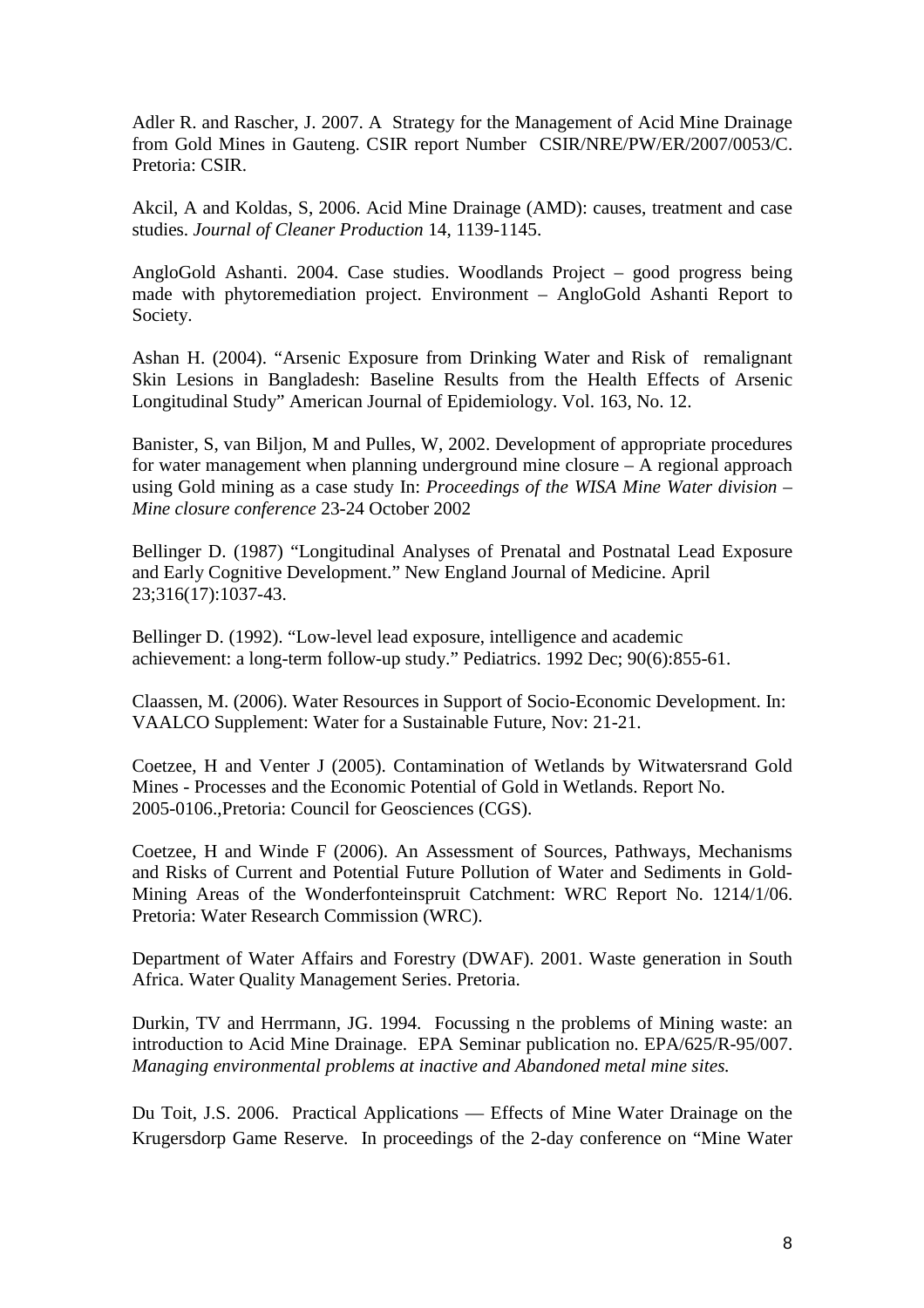Drainage (South African Perspective)" held 19-20 October 2006. Randfontein Estates Gold Mine Sports Club. Randfontein.

European Environmental Bureau (EEB). 2000. *The environmental performance of the mining industry and the action necessary to strengthen European legislation in the wake of the Tisza-Danube pollution*. EEB Document no 2000/016. 32 p

Gilbert, L., Selokow, T.A. and Walker, E. (1997). Society, Health and Disease. An Introductory Reader for Health Professionals. Pretoria: Sigma Press.

Godfrey, L., Oelofse, S., Phiri, A., Nahman, A., and Hall, J. 2007 Mineral Waste: The required governance environment to enable reuse. CSIR Report CSIR/NRE/PW/2007/0080/C. Pretoria, CSIR.

Granjean P and Landrigan P. (2006). "Developmental Neurotoxicity of Industrial Chemicals." Lancet. 2006 Dec 16;368(9553):2167-78.

Grandjean P and Murata K. (2007). "Developmental Arsenic Neurotoxicity in Retrospect." Epidemiology. 2007 Jan;18(1):25-6.

Hobbs, P.J. and Cobbing, J.E., 2007. A hydrogeological assessment of acid mine drainage impacts in the West Rand Basin, Gauteng Province. Rep. no. CSIR/NRE/WR/ER/2007/0097/C. CSIR.

IIED, (2002). Research on Mine Closure Policy, in Mining, Minerals and Sustainable Development. Report commissioned by the International Institute for Environment and Development.

Johnson, D.B. and Hallberg, K.B., 2005. Acid mine drainage remediation options: a review. *Science of the Total Environment*, 338, 3-14.

Marsden, D.D., 1986. The current limited impact of the Witwatersrand gold mine residues on water pollution in the Vaal River System. *Journal of the South African Institute of Mining and Metallurgy* **86**, 481-504.

Molden, D and Merrey, D. (2002). "Managing Water from Farmers' Fields to River Basins: Implications of Scale." In: Turton, A. and Henwood, A. Hydropolitics in the Developing World. A Southern African Perspective. Pretoria: AWIRU, University of Pretoria.

Naicker, K, Cukrowska, E and Mc Carthy, T.S. 2003. Acid mine drainage from gold mining activities in Johannesburg, South Africa and environs. *Environmental Pollution*  **122**, 29-40.

Pulles, W, Banister, S and Van Biljon, M., 2005. The development of appropriate procedures towards and after closure of underground gold mines from a water management perspective. WRC report no 1215/1/05.